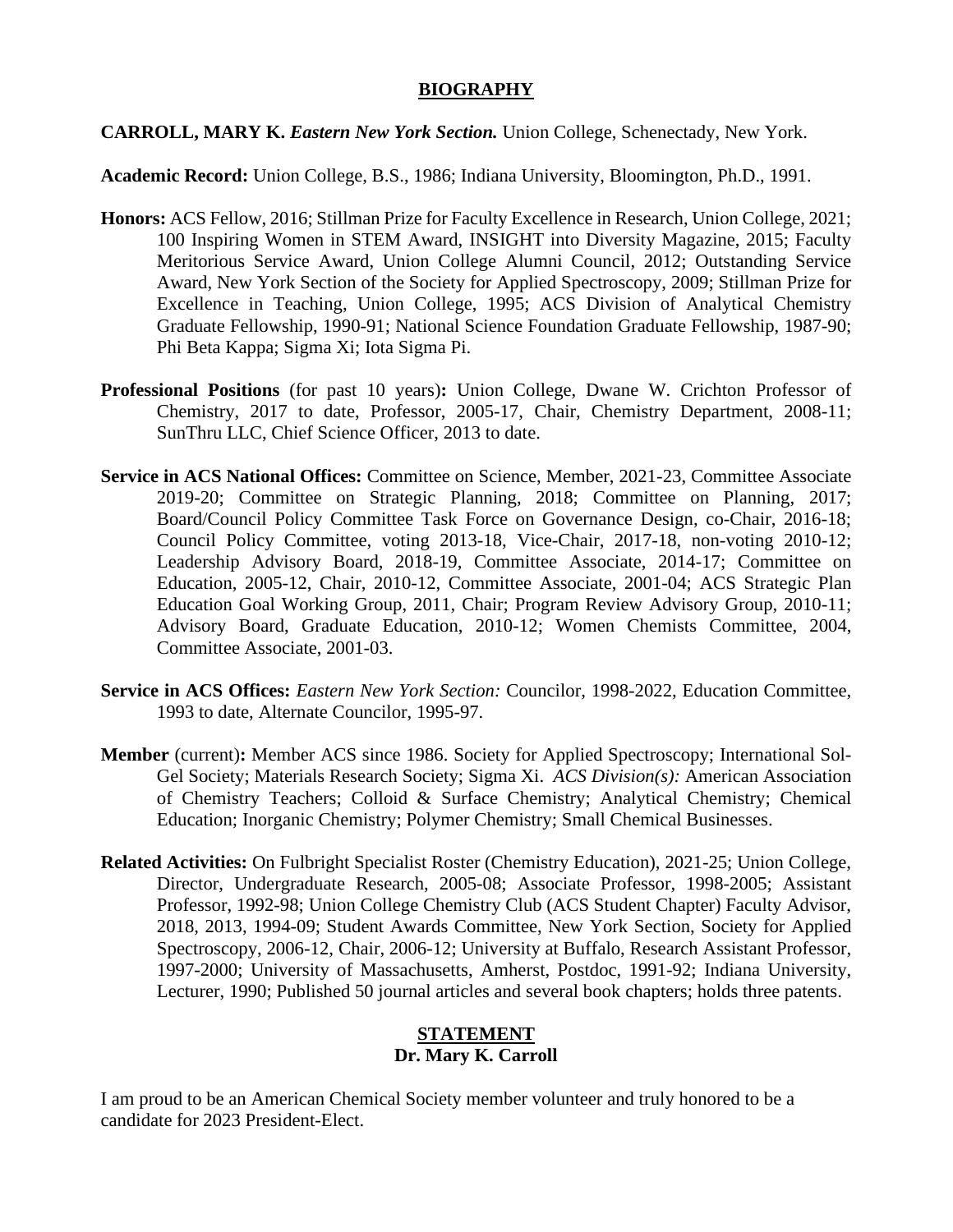While our professional and home lives have been upended by a global pandemic, and society as a whole is also dealing with other significant challenges, including systemic racism, inequality, and global climate change, the ACS provides connectivity, networking and continued professional development for its members and, with and through its members, is making significant contributions to society as a whole via ongoing education, research, advocacy, and outreach activities. As a result, I find it relatively easy to articulate and demonstrate the benefits of ACS membership to students and colleagues. Moreover, the upending of our usual structures provides us with an opportunity to renew our focus on two fundamental questions:

### **What is ACS uniquely positioned to do?**

That is, where can our collective expertise and efforts have the most significant impact? We must focus our efforts there. The global pandemic has demonstrated unambiguously the critical importance of performing and publishing rigorous scientific work, educating students, and communicating science to elected officials and other members of the general public. Simply put, **science matters**. As an established teacher-scholar and entrepreneur, who is an active participant in my local section and in national ACS governance, I have had the privilege of contributing to shaping and furthering the goals of our Society. For our Society to have the most influence and impact, ACS needs to nurture and maintain an engaged and diverse membership, capable of taking a multi-pronged approach:

- Leading in evidence-based scientific education
- Providing venues and journals for the dissemination of pure and applied research to the scientific community
- Emphasizing the value to society of ethically and safely conducted pure and applied research, and describing that research in terms that can be understood by members of the public
- Encouraging ACS units and individual members to engage in public outreach activities
- Enhancing advocacy for policies based on and supporting sound science
- Working to ensure that our community recruits a diverse membership, and subsequently respects the experiences, engages the talents, and welcomes the contributions of all our members.

#### **How best can ACS engage the talents of** *all* **its members to do those things?**

In a time of rapid change, ACS must articulate and demonstrate the value of membership to new and continuing members, while they are students, throughout their careers and into retirement, wherever their paths take them. If elected to the Presidential succession, I will support efforts to better represent and involve all members in impactful activities for the benefit of ACS and society. Although ACS has made important progress toward ensuring that our community of chemical professionals treats all its members with respect, including those from groups historically underrepresented in the sciences and our LGBTQ+ colleagues, there is still work to be done in this area. I am committed to advancing the ACS Core Value of Diversity, Equity, Inclusion and Respect. ACS has a well-deserved reputation among professional societies for robust member volunteerism at the local and national levels. The established ACS governance structures enable and support continuous efforts but have traditionally required long-term commitments and travel to meetings. As a result, ACS has underutilized the talents of some members, including technicians and other industrial professionals, international members, high school, and two-year college faculty members, as well as both early-career and senior chemists. During the pandemic, it has become obvious that a considerable amount of professional activity can be accomplished remotely. I am committed to working within the governance structure to provide more focused, short-term opportunities for members with a broad range of backgrounds and experiences to contribute meaningfully, in ways that amplify their diverse perspectives, to initiatives that further the ACS Goals.